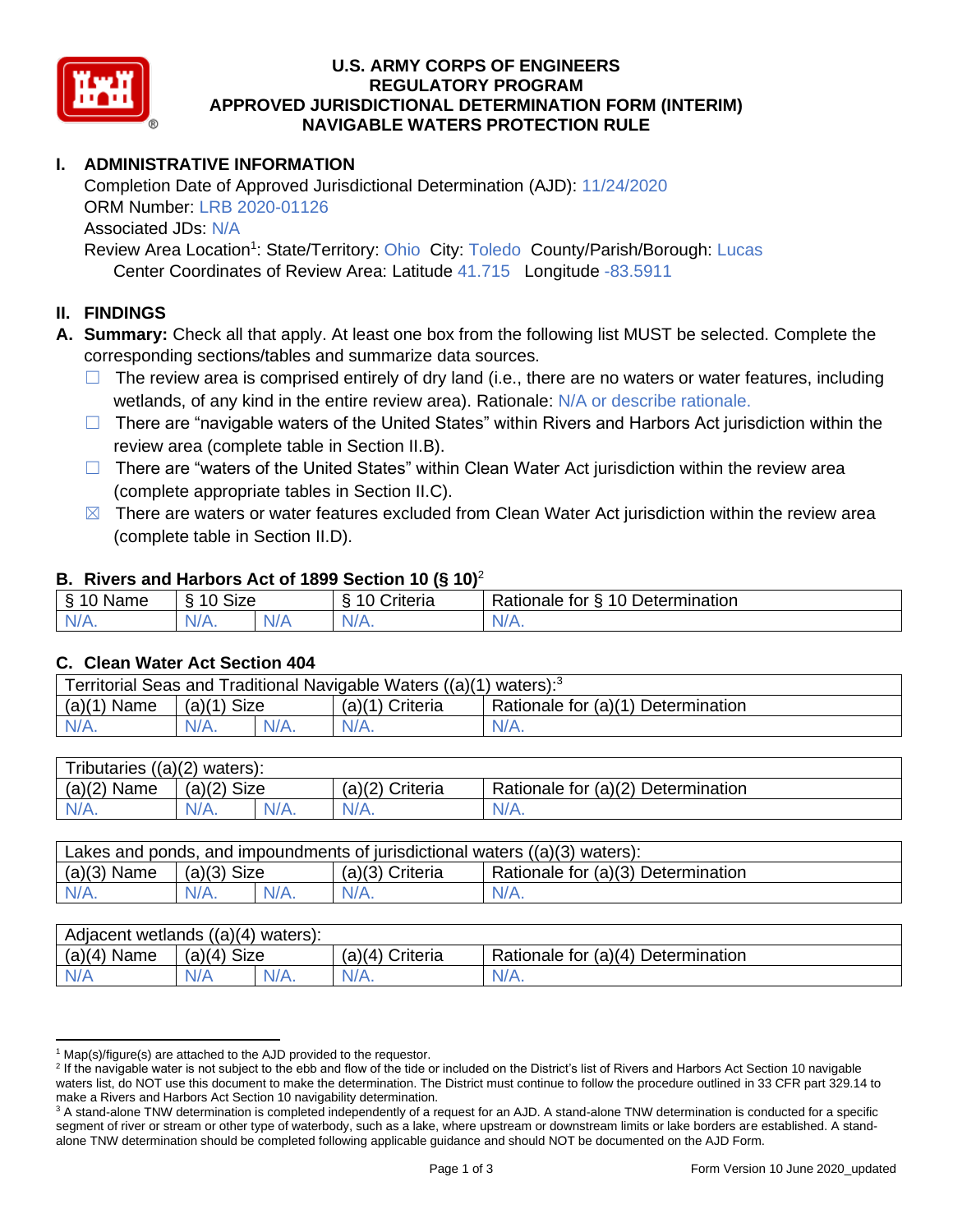

### **U.S. ARMY CORPS OF ENGINEERS REGULATORY PROGRAM APPROVED JURISDICTIONAL DETERMINATION FORM (INTERIM) NAVIGABLE WATERS PROTECTION RULE**

## **D. Excluded Waters or Features**

| Excluded waters $((b)(1) - (b)(12))$ : <sup>4</sup> |                       |                  |                                    |                                                                                                                                                                                                                                                                                                                                                                                                                                                                                                                                                                                                                                                              |  |
|-----------------------------------------------------|-----------------------|------------------|------------------------------------|--------------------------------------------------------------------------------------------------------------------------------------------------------------------------------------------------------------------------------------------------------------------------------------------------------------------------------------------------------------------------------------------------------------------------------------------------------------------------------------------------------------------------------------------------------------------------------------------------------------------------------------------------------------|--|
| <b>Exclusion Name</b>                               | <b>Exclusion Size</b> |                  | Exclusion <sup>5</sup>             | Rationale for Exclusion Determination                                                                                                                                                                                                                                                                                                                                                                                                                                                                                                                                                                                                                        |  |
| <b>Wetland A</b>                                    | 6.257                 | $\text{acre}(s)$ | $(b)(1)$ Non-<br>adjacent wetland. | Wetland A is a 6.257 acres depressional wetland<br>consisting of 5.59 acres of emergent wetland<br>and 0.998 acre of forested wetlands. The<br>wetland complex is located east of an existing<br>school building and parking lot, south of a<br>natural berm, west of residential area and north<br>of Northover Road and a residential area.<br>Based upon an October 28, 2020 site visit the<br>wetland and is not located near nor does it have<br>a connection to an $a(1-3)$ water. There are no<br>tributaries on the subject property or adjacent<br>properties and the wetland is not located within<br>the 100-year floodplain of an A1 or A2 water |  |

# **III. SUPPORTING INFORMATION**

- **A. Select/enter all resources** that were used to aid in this determination and attach data/maps to this document and/or references/citations in the administrative record, as appropriate.
	- $\boxtimes$  Information submitted by, or on behalf of, the applicant/consultant: Waters Resources Delineation
	- Report 12 Acres, Northover Road, Toledo, Lucas County, Ohio August 2020 This information is sufficient for purposes of this AJD. Rationale: N/A or describe rationale for insufficiency (including partial insufficiency).
	- $\Box$  Data sheets prepared by the Corps: Title(s) and/or date(s).
	- $\boxtimes$  Photographs: Aerial and Other: Google Earth 1993, 1994, 200, 2003 to 2006, 2009 to 2011, 2014 to
	- 2016 and 2018. Consultant Photographs July 31, 2020 and October 27, 2020
	- ☒ Corps site visit(s) conducted on: 28 October 2020
	- ☐ Previous Jurisdictional Determinations (AJDs or PJDs): ORM Number(s) and date(s).
	- ☒ Antecedent Precipitation Tool: *provide detailed discussion in Section III.B*.
	- ☐ USDA NRCS Soil Survey: Title(s) and/or date(s).
	- ☒ USFWS NWI maps: Toledo
	- $\boxtimes$  USGS topographic maps: Toledo 1:24,000

### **Other data sources used to aid in this determination:**

| Data Source (select)              | Name and/or date and other relevant information |
|-----------------------------------|-------------------------------------------------|
| <b>USGS Sources</b>               | $N/A$ .                                         |
| <b>USDA Sources</b>               | $N/A$ .                                         |
| <b>NOAA Sources</b>               | $N/A$ .                                         |
| <b>USACE Sources</b>              | $N/A$ .                                         |
| <b>State/Local/Tribal Sources</b> | $N/A$ .                                         |
| <b>Other Sources</b>              | $N/A$ .                                         |

<sup>4</sup> Some excluded waters, such as (b)(2) and (b)(4), may not be specifically identified on the AJD form unless a requestor specifically asks a Corps district to do so. Corps districts may, in case-by-case instances, choose to identify some or all of these waters within the review area.

 $5$  Because of the broad nature of the (b)(1) exclusion and in an effort to collect data on specific types of waters that would be covered by the (b)(1) exclusion, four sub-categories of (b)(1) exclusions were administratively created for the purposes of the AJD Form. These four sub-categories are not new exclusions, but are simply administrative distinctions and remain (b)(1) exclusions as defined by the NWPR.